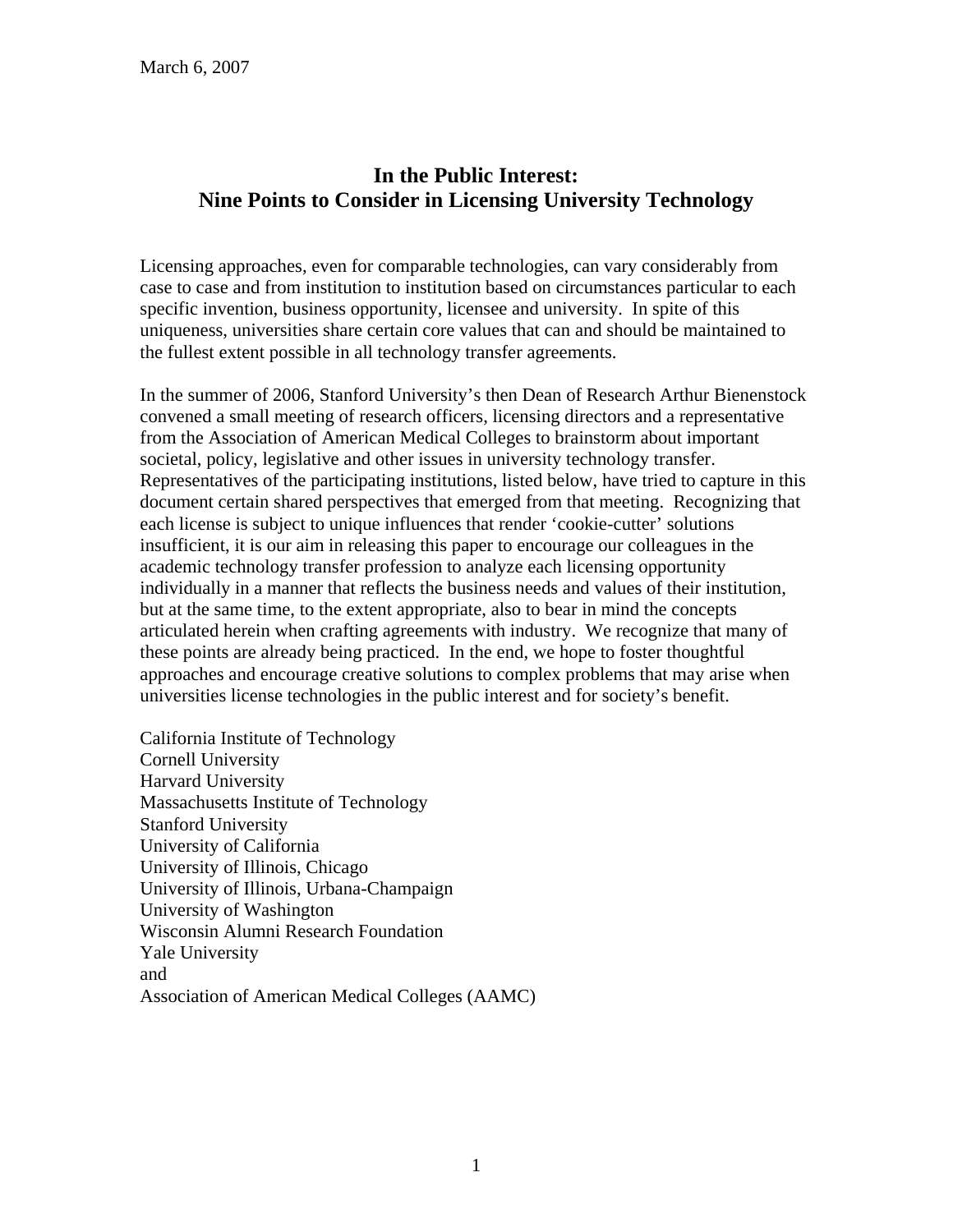### **Point 1**

# **Universities should reserve the right to practice licensed inventions and to allow other non-profit and governmental organizations to do so**

In the spirit of preserving the ability of all universities to perform research, ensuring that researchers are able to publish the results of their research in dissertations and peerreviewed journals and that other scholars are able to verify published results without concern for patents, universities should consider reserving rights in all fields of use, even if the invention is licensed exclusively to a commercial entity, for themselves and other non-profit and governmental organizations:

- to practice inventions and to use associated information and data for research and educational purposes, including research sponsored by commercial entities; and
- to transfer tangible research materials (e.g., biological materials and chemical compounds) and intangible materials (e.g., computer software, databases and know-how) to others in the non-profit and governmental sectors.

Clear articulation of the scope of reserved rights is critical. Recent examples of such "retained rights" clauses are included in the Appendix for reference.

### **Point 2 Exclusive licenses should be structured in a manner that encourages technology development and use**

When significant investment of time and resources in a technology are needed in order to achieve its broad implementation, an exclusive license often is necessary and appropriate. However, it is important that technology transfer offices be aware of the potential impact that the exclusive license might have on further research, unanticipated uses, future commercialization efforts and markets. Universities need to be mindful of the impact of granting overly broad exclusive rights and should strive to grant just those rights necessary to encourage development of the technology.

Special consideration should be given to the impact of an exclusive license on uses of a technology that may not be appreciated at the time of initial licensing. A license grant that encompasses all fields of use for the life of the licensed patent(s) may have negative consequences if the subject technology is found to have unanticipated utility. This possibility is particularly troublesome if the licensee is not able or willing to develop the technology in fields outside of its core business. Universities are encouraged to use approaches that balance a licensee's legitimate commercial needs against the university's goal (based on its educational and charitable mission and the public interest) of ensuring broad practical application of the fruits of its research programs. There are many alternatives to strict exclusive licensing, several of which are described in the Appendix.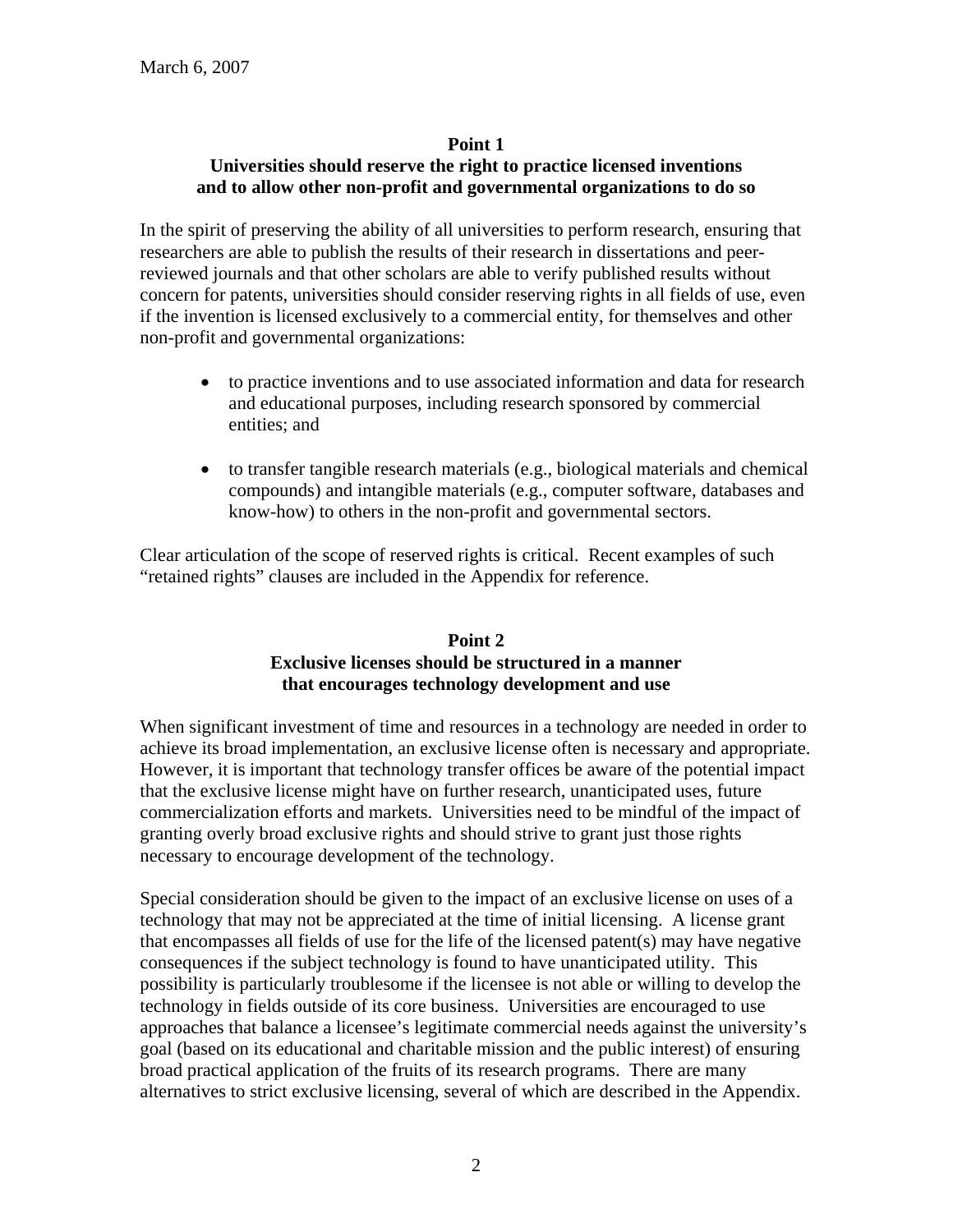In situations where an exclusive license is warranted, it is important that licensees commit to diligently develop the technology to protect against a licensee that is unable or unwilling to move an innovation forward. In long-term exclusive licenses, diligent development should be well-defined and regularly monitored during the exclusive term of the agreement and should promote the development and broad dissemination of the licensed technology. Ideally, objective, time-limited performance milestones are set, with termination or non-exclusivity (subject to limited, but reasonable, cure provisions) as the penalty for breach of the diligence obligation. Examples of diligence requirements (also known as performance milestones) are described in the Appendix.

Another means of ensuring diligent development, often used in conjunction with milestones, is to require exclusive licensees to grant sublicenses to third parties to address unmet market or public health needs ("mandatory sublicensing") and/or to diligently commercialize new applications of the licensed rights. Such a requirement could also be implemented through a reserved right of the licensor to grant direct licenses within the scope of the exclusive grant to third parties based on unmet need. In such situations, it is important to ensure that the parties have a common understanding of what constitutes a new application or unmet need for the purpose of implementing such a provision. An example of mandatory sublicensing language is provided in the Appendix.

Absent the need for a significant investment - such as to optimize a technology for wide use *-* broad, non-exclusive licensing of tools such as genomic and proteomic inventions can help maximize the benefits derived from those technologies, in part by removing obstacles to further innovation. Unlike most research tools or manufacturing methods, diagnostic tests often must go through the regulatory approval process, and so may warrant exclusive licensing when the costs of test development, approval or diffusion require substantial investment of capital. Nevertheless, licensing of diagnostic tests based on broadly applicable genomics or proteomics methods should strive to preserve sufficient flexibility to permit testing for multiple indications (i.e., not an exclusive licensee's single disease of interest) perhaps through multiple field-restricted or nonexclusive licenses. Exclusive licensing of a single gene for a diagnostic may be counterproductive in a multi-gene pathology where only a panel of genes can yield an adequate diagnosis, unless the licensee has access to the other genes of the panel. Such licenses can also be limited in other ways. For example, a university might license a genomics method exclusively for a company to optimize and sell licensed products for diagnostic use. The drafting of the exclusive grant could make it clear that the license is exclusive for the sale, but not use, of such products; in doing so, the university ensures that it is free to license non-exclusively to others the right (or may simply not assert its rights) to use the patented technology, which they may do either using products purchased from the exclusive licensee or those that they make in-house for their own use.

In general, when no alternative testing strategy is available for a given indication, consideration should be given to means of ensuring reasonable access for patients and shielding individual healthcare providers from the risk of suit for patent infringement. As with any medical technology, licenses should not hinder clinical research, professional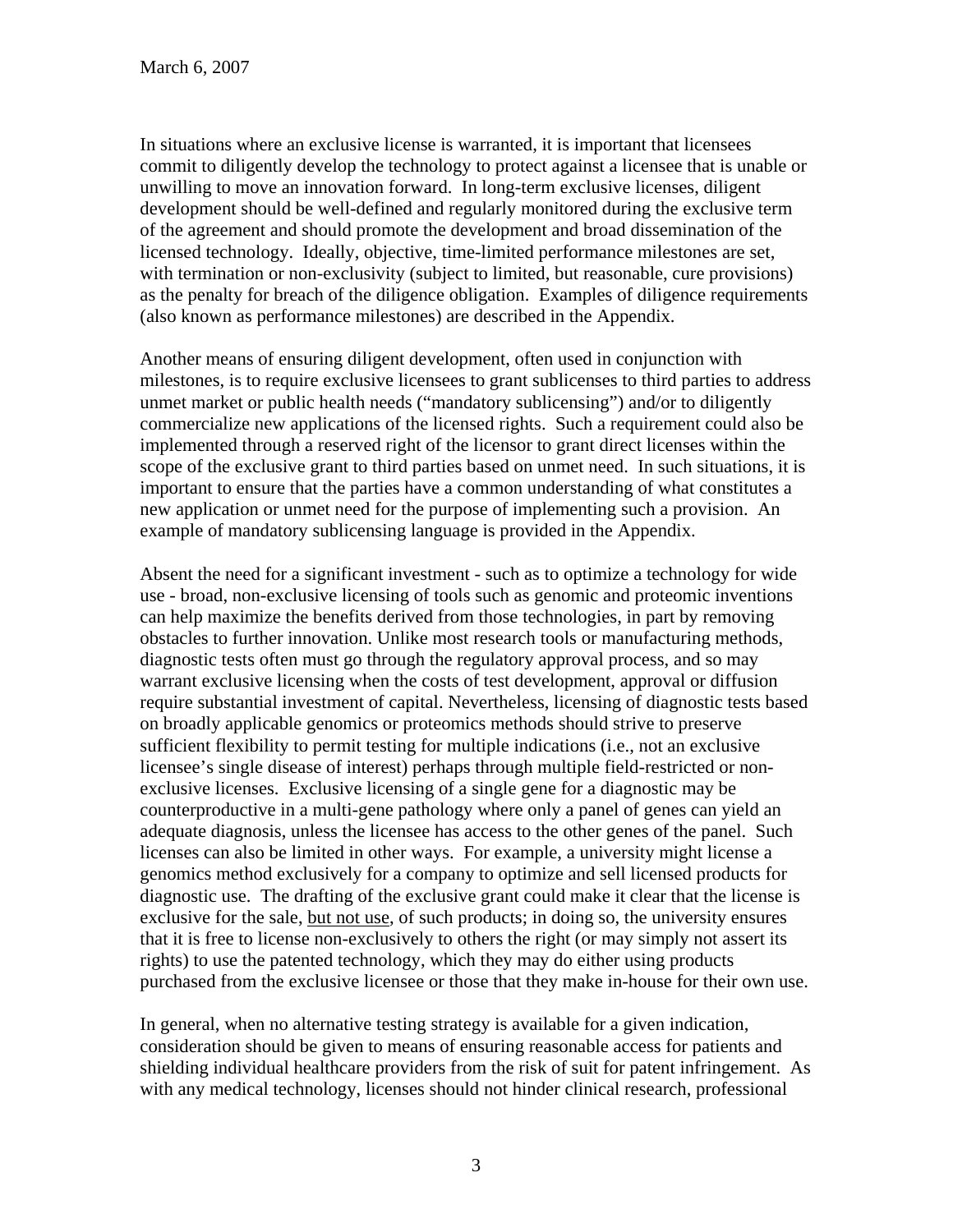education and training, use by public health authorities, independent validation of test results or quality verification and/or control.

# **Point 3 Strive to minimize the licensing of "future improvements"**

Although licensees often seek guaranteed access to future improvements on licensed inventions, the obligation of such future inventions may effectively enslave a faculty member's research program to the company, thereby exerting a chilling effect on their ability to receive corporate and other research funding and to engage in productive collaborations with scientists employed by companies other than the licensee – perhaps even to collaborate with other academic scientists. In particular, if such future rights reach to inventions made elsewhere in the university, researchers who did not benefit from the licensing of the original invention may have their opportunities restricted as well, and may be disadvantaged economically relative to the original inventors if the licensing office has pre-committed their inventions to a licensee.

For these reasons, exclusive licensees should not automatically receive rights to "improvement" or "follow-on" inventions. Instead, as a matter of course, licensed rights should be limited to existing patent applications and patents, and only to those claims in any continuing patent applications that are (i) fully supported by information in an identified, existing patent application or patent and (ii) entitled to the priority date of that application or patent.

In the rare case where a licensee is granted rights to improvement patents, it is critical to limit the scope of the grant so that it does not impact uninvolved researchers and does not extend indefinitely into the future. It is important to further restrict the grant of improvements to inventions that are owned and controlled by the licensor institution i.e., (i) not made by the inventor at another institution, should they move on or (ii) coowned with, or controlled by, another party. One refinement to this strategy would be to limit the license to inventions that are dominated by the original licensed patents, as these could not be meaningfully licensed to a third party, at least within the first licensee's exclusive field. As was discussed earlier, appropriate field restrictions enable the licensing not only of the background technology, but also of improvements, to third parties for use outside the initial licensee's core business. In all cases, a license to improvements should be subject to appropriate diligent development requirements.

It should be recognized, however, that not all "improvements" have commercial potential (for example, they may not confer sufficient additional benefit over the existing technology to merit the expense of the development of new or modified products), in which case a licensee might not wish to develop them. In general, it may be best simply not to patent such improvements.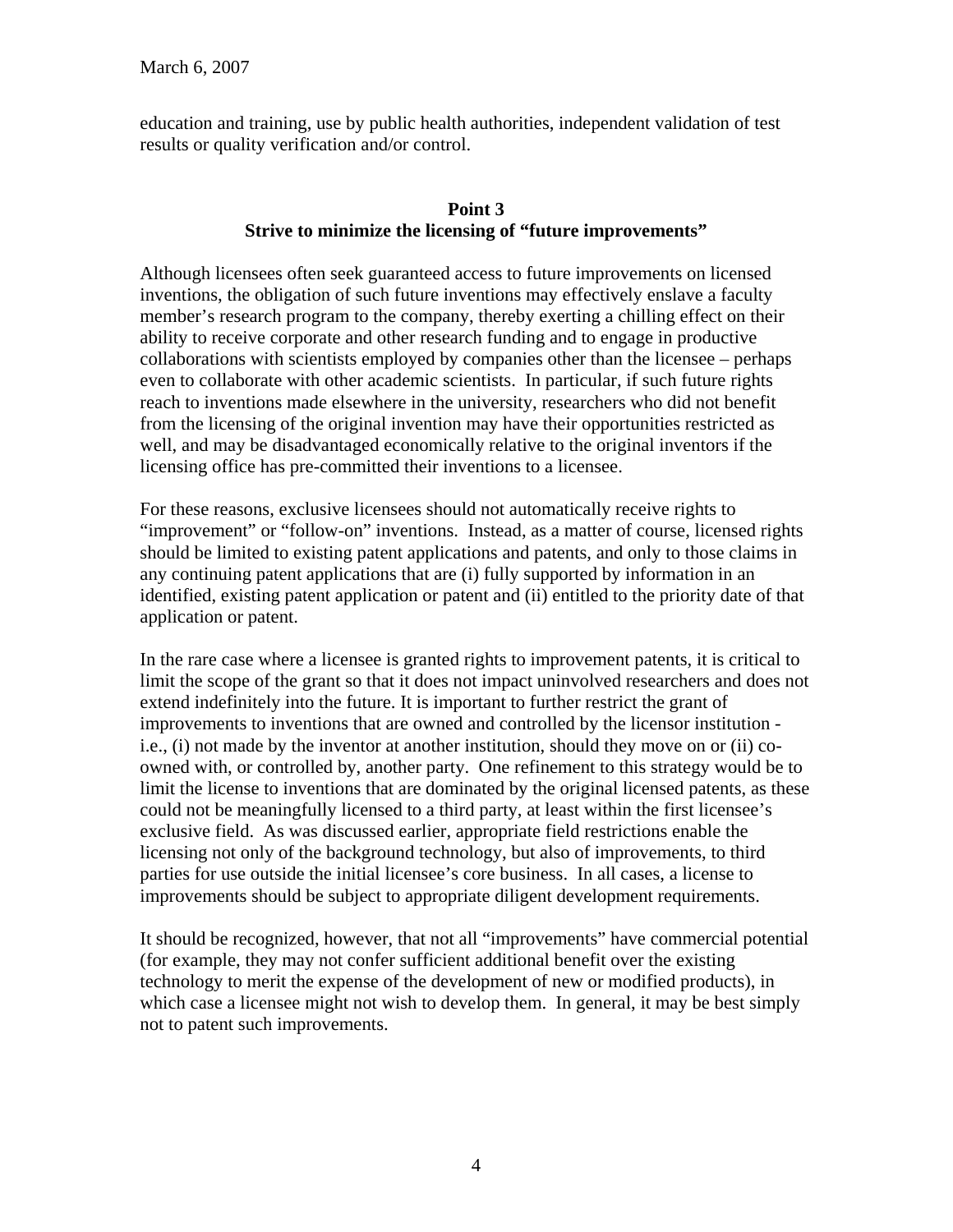# **Point 4 Universities should anticipate and help to manage technology transfer related conflicts of interest**

Technology transfer offices should be particularly conscious and sensitive about their roles in the identification, review and management of conflicts of interest, both at the investigator and institutional levels. Licensing to a start-up founded by faculty, student or other university inventors raises the potential for conflicts of interest; these conflicts should be properly reviewed and managed by academic and administrative officers and committees outside of the technology transfer office. A technology licensing professional ideally works in an open and collegial manner with those directly responsible for oversight of conflicts of interest so as to ensure that potential conflicts arising from licensing arrangements are reviewed and managed in a way that reflects well on their university and its community. Ideally, the university has an administrative channel and reporting point whereby potential conflicts can be non-punitively reported and discussed, and through which consistent decisions are made in a timely manner.

# **Point 5 Ensure broad access to research tools**

Consistent with the NIH Guidelines on Research Tools, principles set forth by various charitable foundations that sponsor academic research programs and by the mission of the typical university to advance scientific research, universities are expected to make research tools as broadly available as possible. Such an approach is in keeping with the policies of numerous peer-reviewed scientific journals, on which the scientific enterprise depends as much as it does on the receipt of funding: in order to publish research results, scientists must agree to make unique resources (e.g., novel antibodies, cell lines, animal models, chemical compounds) available to others for verification of their published data and conclusions.

Through a blend of field-exclusive and non-exclusive licenses, research tools may be licensed appropriately, depending on the resources needed to develop each particular invention, the licensee's needs and the public good. As suggested with respect to genomics and proteomics method patents in Point 2 above, a university might license a research reagent, kit or device exclusively to a company to optimize and sell licensed products and services for research, diagnostic or other end uses. The drafting of such an exclusive grant should make clear that the license is exclusive for the sale, but not use, of such products and services; in doing so, the university ensures that it is free to license non-exclusively to others the right to use the patented technology, which they may do either using products purchased from the exclusive licensee or those that they make inhouse for their own use.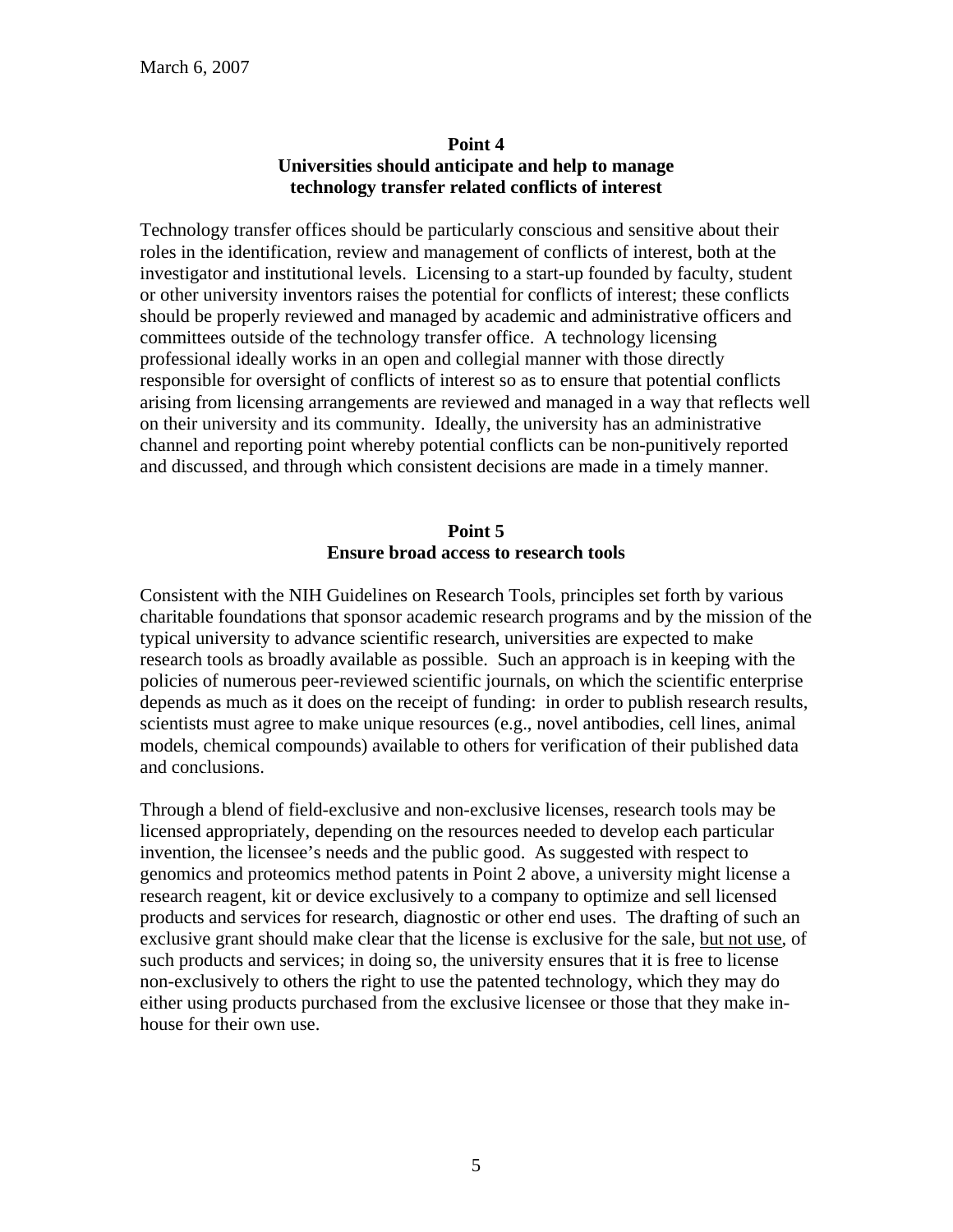### **Point 6 Enforcement action should be carefully considered**

In considering enforcement of their intellectual property, it is important that universities be mindful of their primary mission to use patents to promote technology development for the benefit of society. All efforts should be made to reach a resolution that benefits both sides and promotes the continuing expansion and adoption of new technologies. Litigation is seldom the preferred option for resolving disputes.

However, after serious consideration, if a university still decides to initiate an infringement lawsuit, it should be with a clear, mission-oriented rationale for doing soone that can be clearly articulated both to its internal constituencies and to the public. Ideally, the university's decision to litigate is based on factors that closely track the reasons for which universities obtain and license patents in the first place, as set out elsewhere in this paper. Examples might include:

- Contractual or ethical obligation to protect the rights of existing licensees to enjoy the benefits conferred by their licenses; and
- Blatant disregard on the part of the infringer for the university's legitimate rights in availing itself of patent protection, as evidenced by refusal on the part of the infringer to negotiate with or otherwise entertain a reasonable offer of license terms.

Under all circumstances, it reflects poorly on universities to be involved in "nuisance suits." Exclusive licensees should be encouraged to approach patent enforcement in a manner that is consistent with the philosophy described in this Point 6.

# **Point 7 Be mindful of export regulations**

University technology transfer offices should have a heightened sensitivity about export laws and regulations and how these bodies of law could affect university licensing practices. Licensing "proprietary information" or "confidential information" can affect the "fundamental research exclusion" (enunciated by the various export regulations) enjoyed by most university research, so the use of appropriate language is particularly important. Diligence in ensuring that technology license transactions comply with federal export control laws helps to safeguard the continued ability of technology transfer offices to serve the public interest.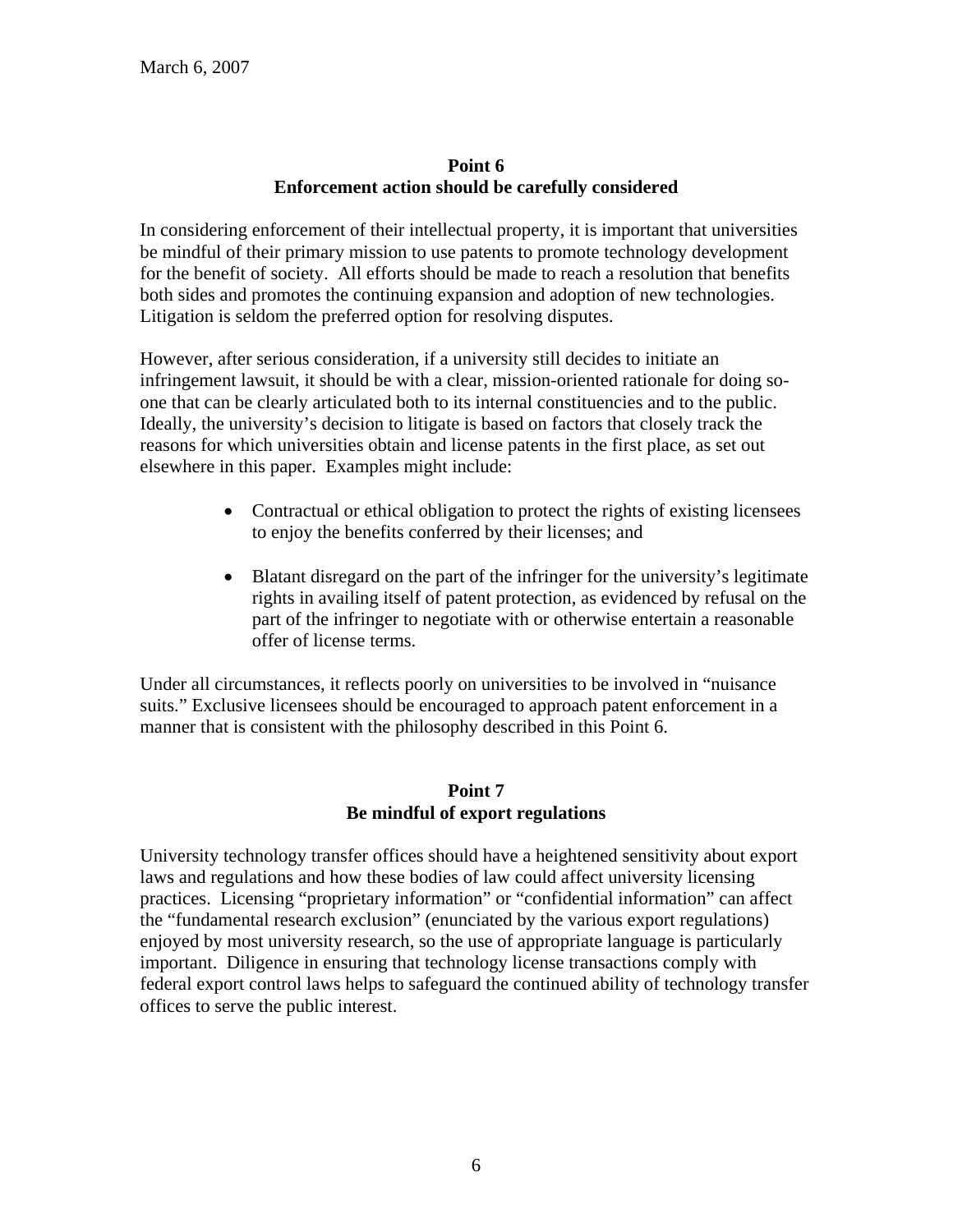### **Point 8 Be mindful of the implications of working with patent aggregators**

As is true of patents generally, the majority of university-owned patents are unlicensed. With increasing frequency, university technology transfer offices are approached by parties who wish to acquire rights in such 'overstock' in order to commercialize it through further licenses. These patent aggregators typically work under one of two models: the 'added value' model and the so-called 'patent troll' model.

Under the added value model, the primary licensee assembles a portfolio of patents related to a particular technology. In doing so, they are able to offer secondary licensees a complete package that affords them freedom to operate under patents perhaps obtained from multiple sources. As universities do not normally have the resources to identify and in-license relevant patents of importance, they cannot offer others all of the rights that may control practice (and, consequently, commercialization) of university inventions. By consolidating rights in patents that cover foundational technologies and later improvements, patent aggregators serve an important translational function in the successful development of new technologies and so exert a positive force toward commercialization. For example, aggregation of patents by venture capital groups regularly results in the establishment of corporate entities that focus on the development of new technologies, including those that arise from university research programs. To ensure that the potential benefits of patent aggregation actually are realized, however, license agreements, both primary and secondary, should contain terms (for example, time-limited diligence requirements) that are consistent with the university's overarching goal of delivering useful products to the public.

In contrast to patent aggregators who add value through technology-appropriate bundling of intellectual property rights, there are also aggregators (the 'patent trolls') who acquire rights that cut broadly across one or more technological fields with no real intention of commercializing the technologies. In the extreme case, this kind of aggregator approaches companies with a large bundle of patent rights with the expectation that they license the entire package on the theory that any company that operates in the relevant field(s) must be infringing at least one of the hundreds, or even thousands, of included patents. Daunted by the prospect of committing the human and financial resources needed to perform due diligence sufficient to establish their freedom to operate under each of the bundled patents, many companies in this situation will conclude that they must pay for a license that they may not need. Unlike the original patent owner, who has created the technology and so is reasonably entitled to some economic benefit in recognition for its innovative contribution, the commercial licensee who advances the technology prior to sublicensing, or the added value aggregator who helps overcome legal barriers to product development, the kind of aggregator described in this paragraph typically extracts payments in the absence of any enhancement to the licensed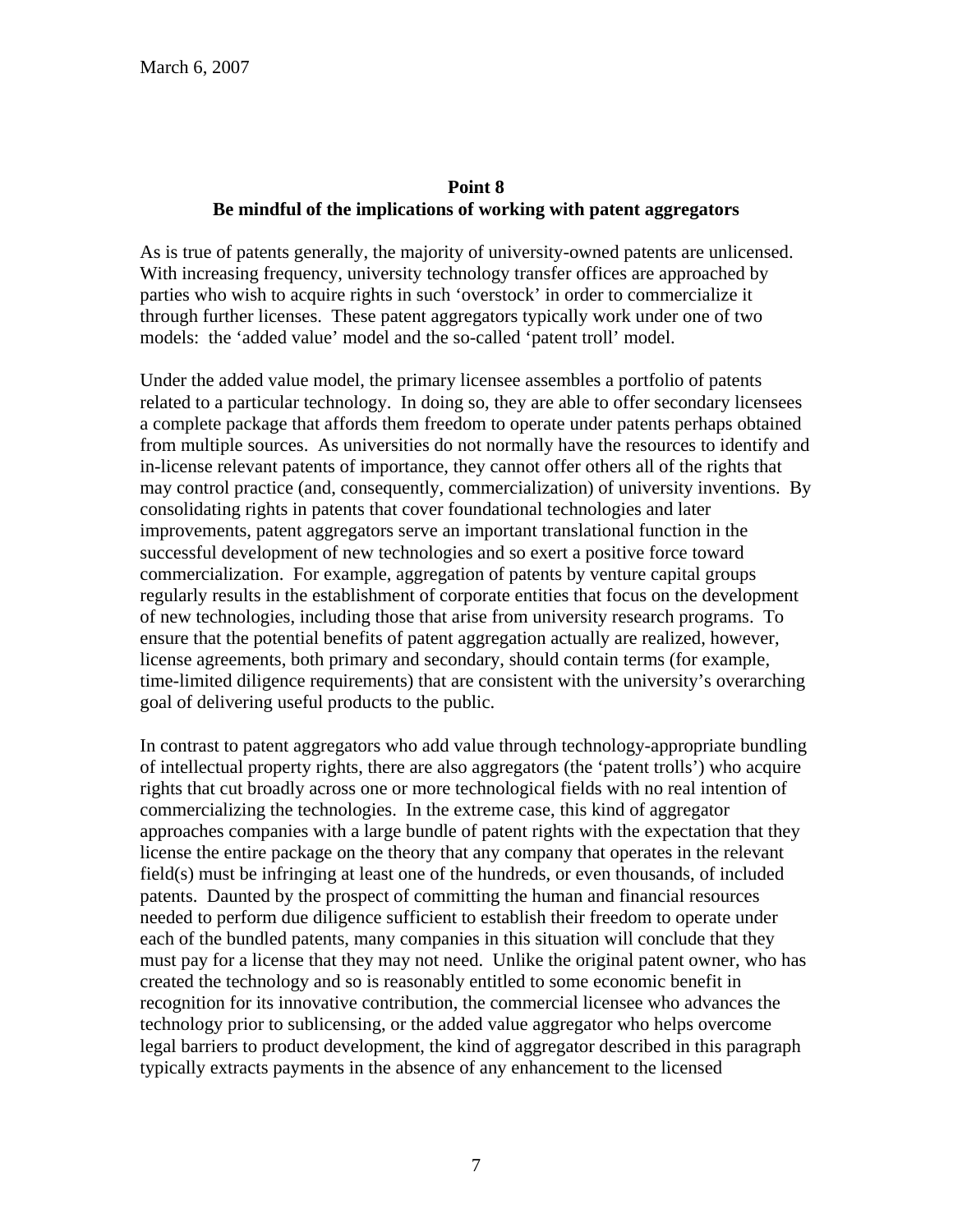$\overline{a}$ 

technology.<sup>[1](#page-7-0)</sup> Without delving more deeply into the very real issues of patent misuse and bad-faith dealing by such aggregators, suffice it to say that universities would better serve the public interest by ensuring appropriate use of their technology by requiring their licensees to operate under a business model that encourages commercialization and does not rely primarily on threats of infringement litigation to generate revenue.

#### **Point 9**

### **Consider including provisions that address unmet needs, such as those of neglected patient populations or geographic areas, giving particular attention to improved therapeutics, diagnostics and agricultural technologies for the developing world**

Universities have a social compact with society. As educational and research institutions, it is our responsibility to generate and transmit knowledge, both to our students and the wider society. We have a specific and central role in helping to advance knowledge in many fields and to manage the deployment of resulting innovations for the public benefit. In no field is the importance of doing so clearer than it is in medicine.

Around the world millions of people are suffering and dying from preventable or curable diseases. The failure to prevent or treat disease has many causes. We have a responsibility to try to alleviate it, including finding a way to share the fruits of what we learn globally, at sustainable and affordable prices, for the benefit of the world's poor. There is an increased awareness that responsible licensing includes consideration of the needs of people in developing countries and members of other underserved populations.

The details involved in any agreement provisions attempting to address this issue are complex and will require expert planning and careful negotiation. The application will vary in different contexts. The principle, however, is simple. Universities should strive to construct licensing arrangements in ways that ensure that these underprivileged populations have low- or no-cost access to adequate quantities of these medical innovations.

We recognize that licensing initiatives cannot solve the problem by themselves. Licensing techniques alone, without significant added funding, can, at most, enhance access to medicines for which there is demand in wealthier countries. Diseases that afflict only the global poor have long suffered from lack of investment in research and development: the prospects of profit do not exist to draw commercial development, and public funding for diseases suffered by those who live far away from nations that can afford it is difficult to obtain and sustain. Through thoughtful management and licensing of intellectual property, however, drugs, therapies, and agricultural technologies developed at universities can at least help to alleviate suffering from disease or hunger in historically marginalized population groups.

<span id="page-7-0"></span> $<sup>1</sup>$  A somewhat related issue is that of technology 'flipping', wherein a non-aggregator licensee of a</sup> university patent engages in sublicensing without having first advanced the technology, thereby increasing product development costs, potentially jeopardizing eventual product release and availability. This problem can be addressed most effectively by building positive incentives into the license agreement for the licensee to advance the licensed technology itself – e.g., design instrumentation, perform hit-to-lead optimization, file an IND. Such an incentive might be to decrease the percentage of sublicense revenues due to the university as the licensee meets specific milestones.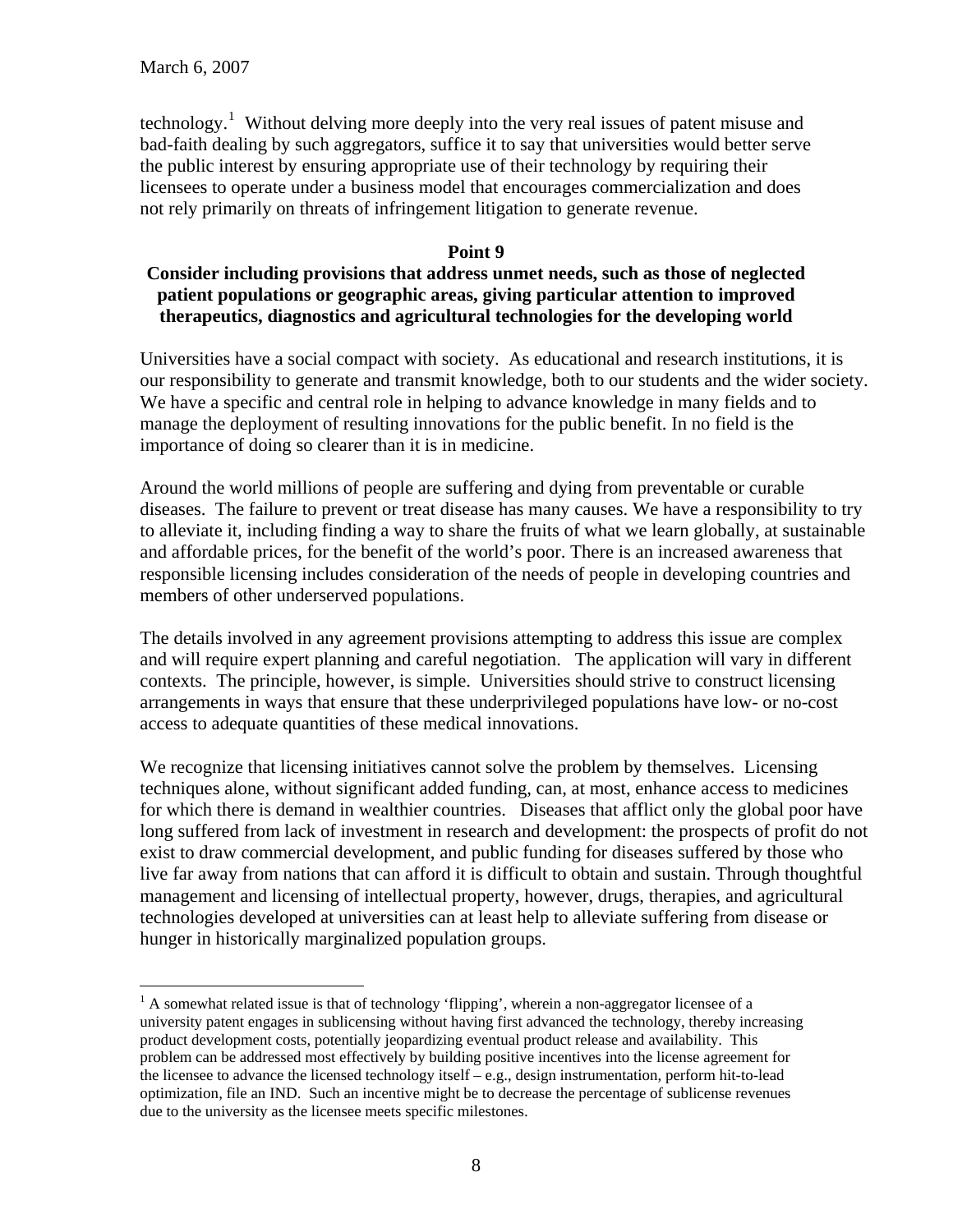#### **Summary**

As often is the case, guidance as to implementation of practices that will advance the mission of university technology transfer lags behind our collective awareness of both the needs that exist and our obligations to foster an environment in which they can effectively be met. While we may generally agree on the commonality of the above challenges, a multiplicity of approaches are possible to address the dual goals of nurturing future research and using the innovations of university research to provide the broadest possible benefit to the public. The participating universities put forth these considerations in an aspirational sense and we encourage all of our colleagues to stretch the boundaries of conventional technology transfer practice and share with the greater technology transfer community the insights that they gain in doing so.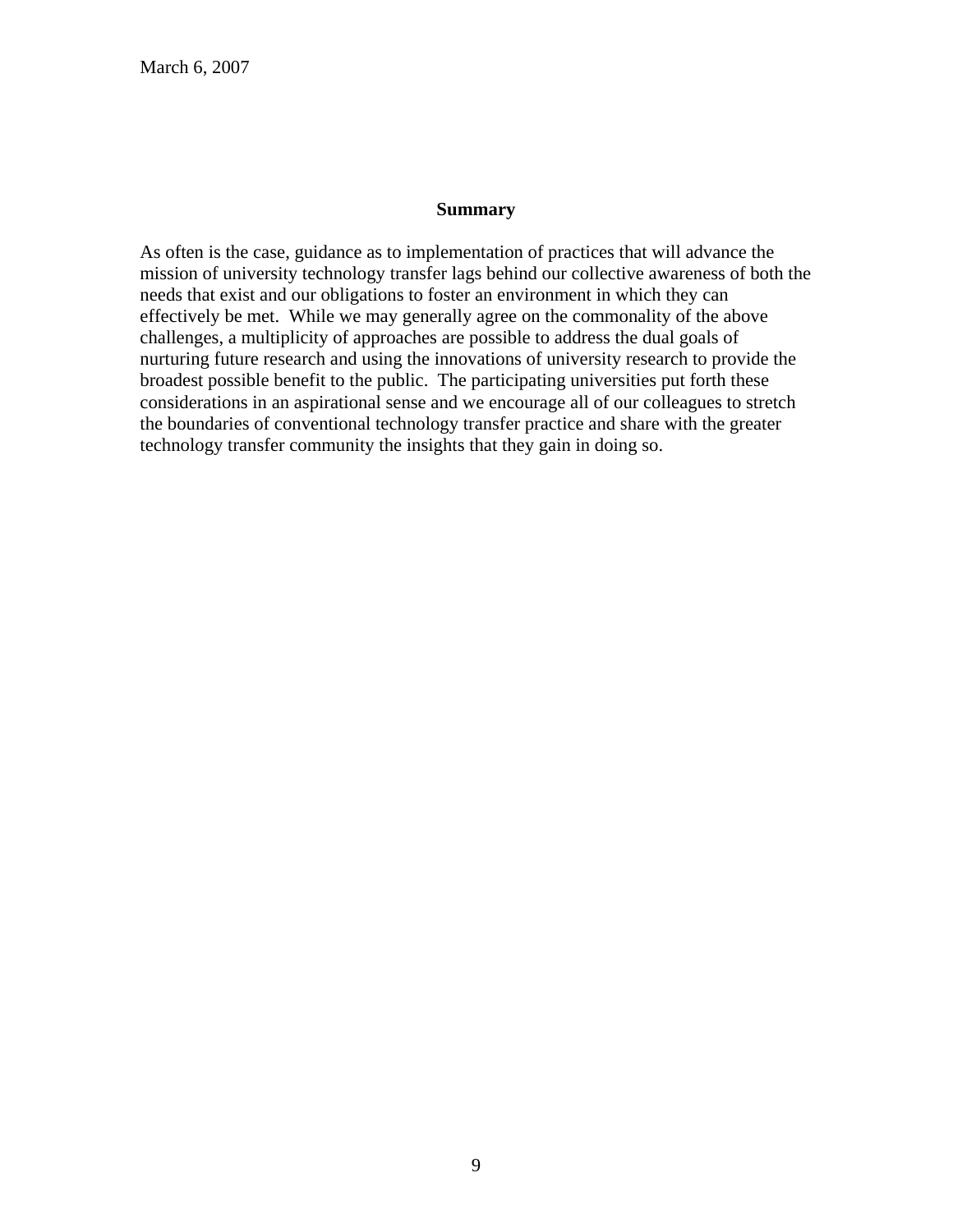### **APPENDIX**

#### **1. Commentary and examples of reserved or retained rights clauses and annotations as discussed in Point 1**

#### **Example 1**

*"Institution retains the right, on behalf of itself and all other non-profit academic research institutions, to practice the Licensed Patent and use Technology for any non-profit purpose, including sponsored research and collaborations. Licensee agrees that, notwithstanding any other provision of this Agreement, it has no right to enforce the Licensed Patent against any such institution. Institution and any such other institution have the right to publish any information included in the Technology or a Licensed Patent."* 

#### **Example 2**

*"Nothing in this Agreement will be deemed to limit the right of the Institution to publish any and all technical data resulting from any research performed by the Institution relating to the Invention and to make and use the Invention, Licensed Product, and Licensed Services and to practice the Licensed Method and associated technology and allow other educational and non-profit institutions to do so for educational and research purposes."* 

#### **Example 3**

*"INSTITUTION reserves the rights, for itself and others, to* 

*(i) make and use, solely for NON-COMMERCIAL RESEARCH PURPOSES, the subject matter described and claimed in PATENT RIGHTS and covered by PROPERTY RIGHTS; and* 

*(ii) provide to others the BIOLOGICAL MATERIALS;* 

*each solely for NON-COMMERCIAL RESEARCH PURPOSES.* 

*As used herein, the term "NON-COMMERCIAL RESEARCH PURPOSES" means: Use of PATENT RIGHTS for academic research or other not-for-profit or scholarly purposes which are undertaken at a nonprofit or governmental institution that does not use PATENT RIGHTS in*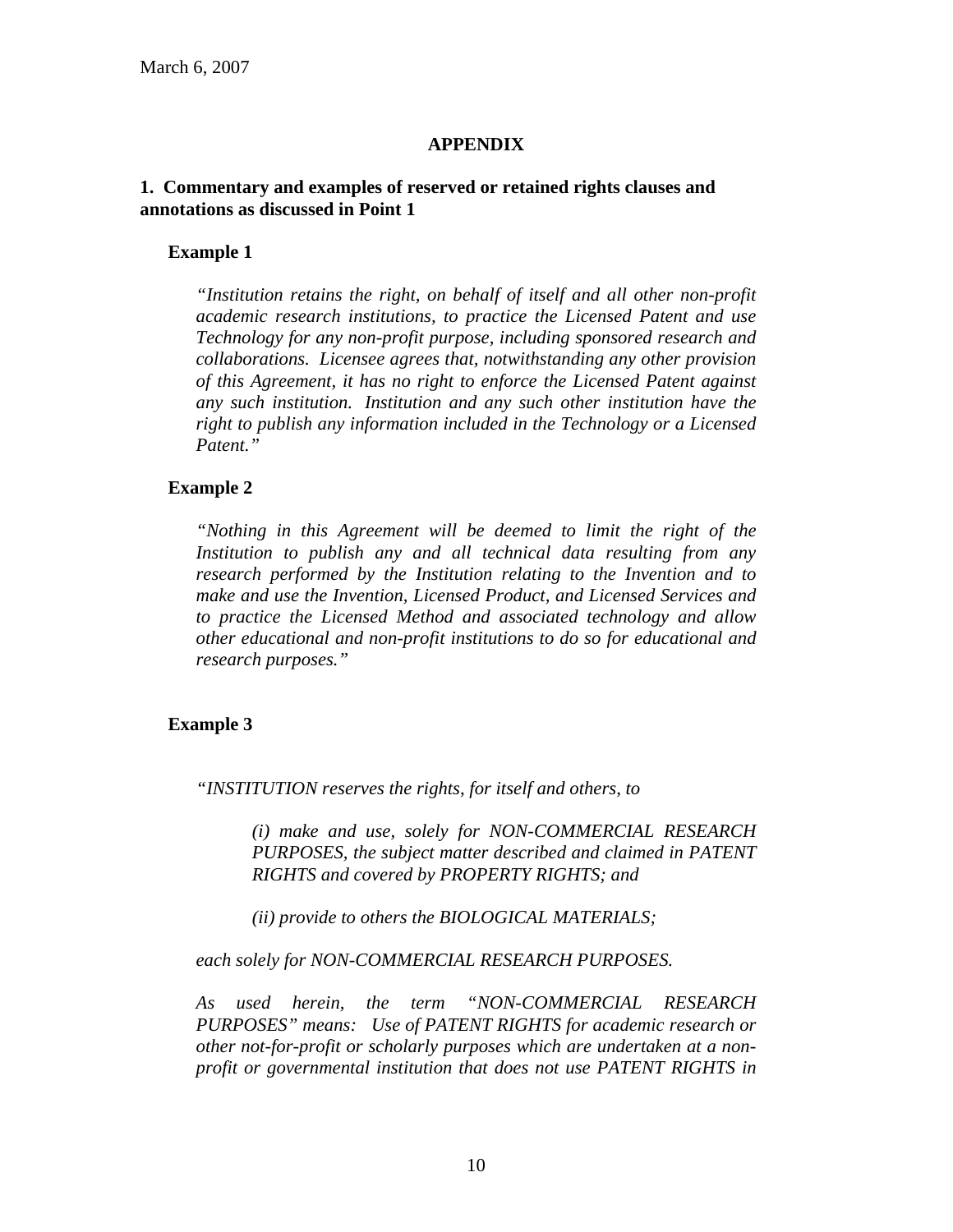*the production or manufacture of products for sale or the performance of services for a fee."* 

Definitions of non-commercial uses should be considered in light of John M.J. Madey v. Duke University. 307 F.3d 1351; 64 U.S.P.Q.2d (BNA) 1737 (Fed. Cir. 2002), *cert. denied,* 123 S. Ct. 2639; 156 L. Ed. 2d 656; 71 U.S.L.W. 3799. In Madey, the Court of Appeals of the Federal Circuit narrowly interpreted the so-called "experimental use" exception to patent infringement, such that use of patented technologies in the course of "business" activities of universities and other not-forprofit organizations (which activities include education of students, making application for grant funding and patenting of inventions) falls outside its scope. The decision effectively limits permitted uses of unlicensed technology to aimless tinkering with patented technologies, and sets the stage for infringement suits against non-commercial researchers.

To address the Madey issue in recent agreements, we have attempted to make clear that we are reserving rights broader than those of a mere unlicensed party, and that activities held under Madey to be the "business" activities of universities are within the scope of our reserved rights. One current example reads:

*"NON-COMMERCIAL RESEARCH PURPOSES" means: Use or practice of LICENSED PATENT RIGHTS for academic research and other not-for-profit or scholarly purposes which are undertaken at a nonprofit or governmental institution that does not involve the production or manufacture of products for sale or the performance of services for a fee. Without limiting the foregoing: (i) "academic research and other not-forprofit or scholarly purposes" includes, in non-limiting fashion, research that leads, or may lead, to patentable or unpatentable inventions that may be licensed or otherwise transferred, either directly or indirectly, to third parties; and (ii) neither (A) receipt of license revenues on account of such inventions or receipt of reimbursements for the costs of preparation and shipping of samples of materials provided to third parties as a professional courtesy, in response to post-publication requests or otherwise in accordance with academic custom nor (B) receipt of funding to cover the direct and/or indirect costs of research, shall constitute sale of products or performance of service for a fee.* 

Another case (*Merck KGaA v. Integra Lifesciences I, Ltd.*) clarifies the scope of a 1984 safe-harbor that exempts some patent users from suit for patent infringement. That case, as reviewed by the Supreme Court, protects infringing activities that are directed at the generation of data in support of FDA filings; however, it affords academic researchers and institutions far less cover than it does corporate infringers who actually are preparing FDA filings. Typically, academic research is too remote from the regulatory filing process to fall within the safe harbor, for which reason it remains crucial to reserve under license agreements all of the rights, for one's own institution and others, that will enable academic research to proceed unimpeded.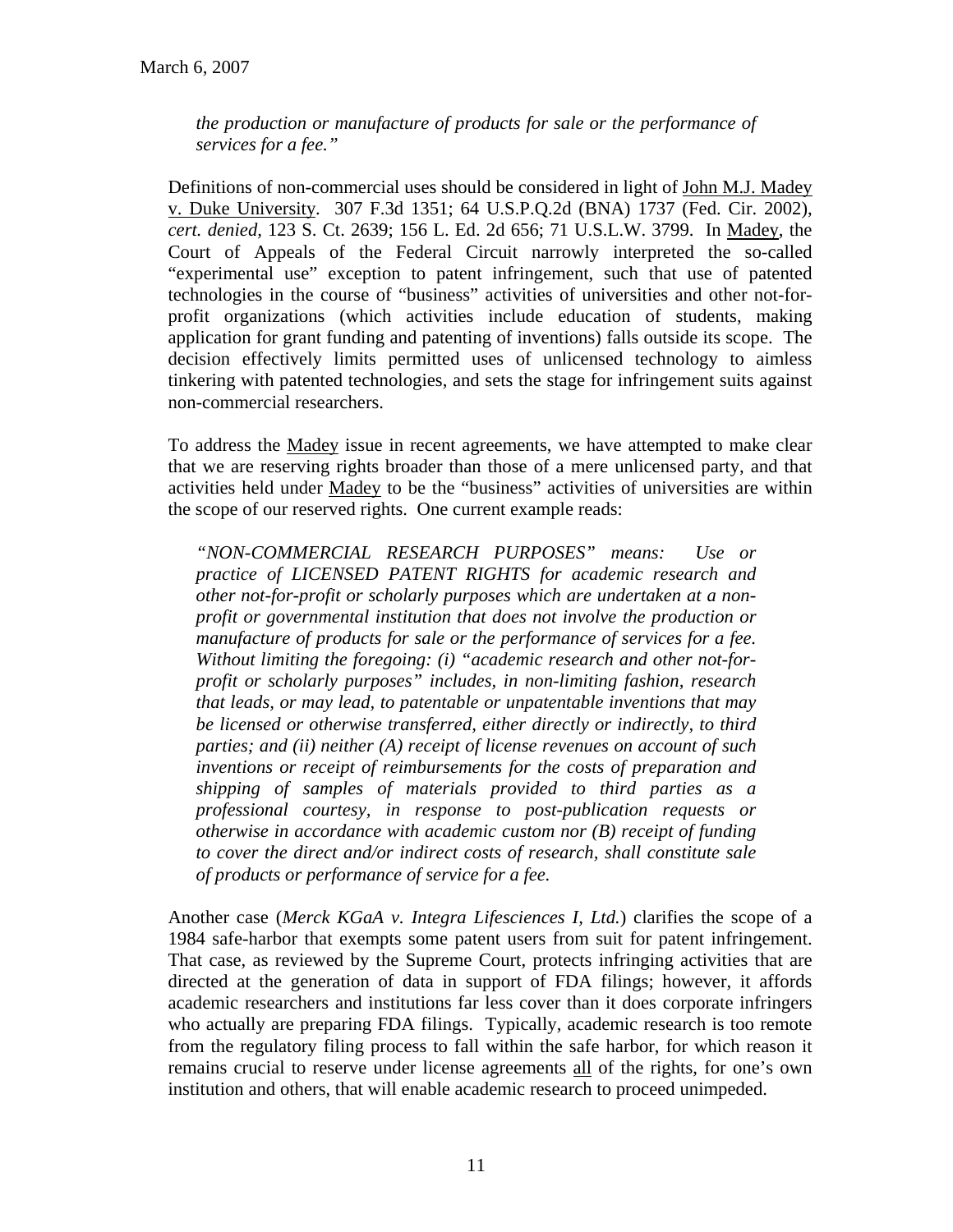In drafting reservation of rights clauses and associated definitions, it is always important to keep both the *Madey* and *Merck* decisions in mind.

\*\*\*\*\*\*\*\*\*\*\*\*\*\*\*\*\*\*\*\*\*\*\*\*\*\*\*\*\*\*\*\*\*\*\*\*\*\*\*\*\*\*\*\*\*\*\*\*\*\*\*\*\*\*\*\*\*\*\*\*\*\*\*\*\*\*\*\*\*

# **2. Commentary and examples of exclusive license terms that encourage technology development as discussed in Point 2**

While reservations of rights, above, enable continued innovation in non-profit and governmental laboratories, the suggestions contained in this section are intended to ensure that licensed inventions achieve broad commercialization.

### **2.1 Restrictions on fields of use, territory and term**

- "Field-restricted" licenses grant rights that cover only specific products that a licensee is able, and will undertake a firm commitment, to develop. This approach safeguards the licensee's investment in a technology, while still leaving it open for development by other parties who do not compete with them (i.e., those who do not operate in the field of the exclusive license grant).
- "Co-exclusive" licenses may be granted to a small, limited number of licensees. Such a licensing structure has the advantage of permitting competitive optimization of a product by spurring each member of the limited pool of licensees to attempt to achieve product launch and market penetration first, or to develop a product that is simply better than that which is marketed by the other licensees. This strategy, in which multiple licensees carry out their research and development efforts in parallel, is particularly justified where there is a significant unmet need for a given product (e.g., a criticallyneeded diagnostic test or vaccine), as it minimizes the delay inherent in an exclusive license, where failure by the licensee to appropriately develop a product necessitates license termination, identification of a new licensee, negotiation of a new license and re-initiation of product development efforts, perhaps from scratch.
- "Convertible exclusive" licenses permit the licensor to render an exclusive license either co- or non-exclusive if a third party wishes to develop products not yet made available by the exclusive licensee, usually after the initial licensee has had a time-limited opportunity to bring to market the product in question.
- "Convertible nonexclusive" licenses where if additional expressions of interest are not received within a defined period of time, then a non-exclusive license converts to exclusivity, at least within a particular territory or field of use.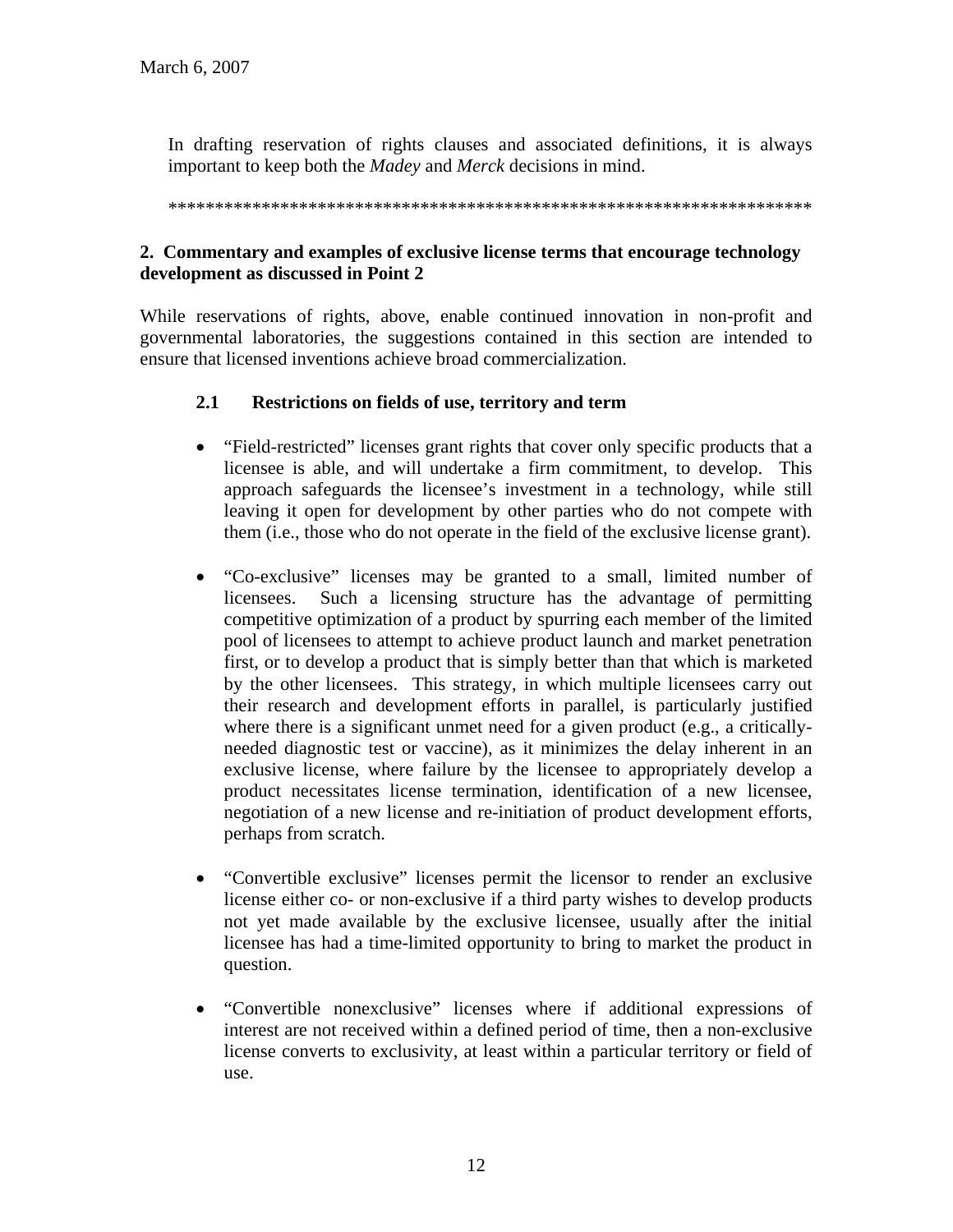- "Term-limited" licenses, wherein the period of exclusivity is limited to the time necessary to afford the licensee the competitive advantage conferred by early market penetration and to permit them to make a reasonable profit on their investment in research and development, after which the grant converts to that of a nonexclusive license and the market opens up to other companies. Times may vary from a few years for a technology that requires little optimization to much longer times for products requiring many years of development and/or testing to obtain regulatory approval.
- Territorial limitations, where patent rights exist in multiple jurisdictions (e.g., the U.S. or North America; Europe; Asia; major-market countries; or developing countries)

Hybrid license grants that combine features of those described above (e.g., a nonexclusive license with a standstill for a given area of art, for a given period of time) expand the range of creative possibilities for delineating an exclusive licensee's rights.

# **2.2 Mandatory sublicensing**

The concept is that when the University grants a broad exclusive license then we must have a mechanism to ensure that the market demand is met. As future, perhaps unanticipated, new uses arise we have an obligation to fill new market niches for the public good. This is especially important when our inventions are developed using federal funds. If we become aware of a new use that our licensee is not addressing, or if a third party approaches us for the (licensed) rights in order to develop a new use or other unmet need then we ask our licensee to tell us within 90 days if it will: (a) develop the new application on its own, or (b) grant a sublicense to the third party. If the licensee chooses to develop the new application then it must diligently undertake the new development (and report such progress to us).

Suggested language:

*"If Institution or if a third party discovers and notifies the Institution that the INVENTION is useful for an application covered by the LICENSED FIELD OF USE but for which LICENSED PRODUCTS have not been developed or are not currently under development by LICENSEE, then the Institution shall give written notice to the LICENSEE, except for: 1) information that is subject to restrictions of confidentiality with third parties, and 2) information which originates with Institution personnel who do not assent to its disclosure to LICENSEE.* 

*Within ninety (90) days following LICENSEE's receipt of Institution's notification LICENSEE shall give Institution written*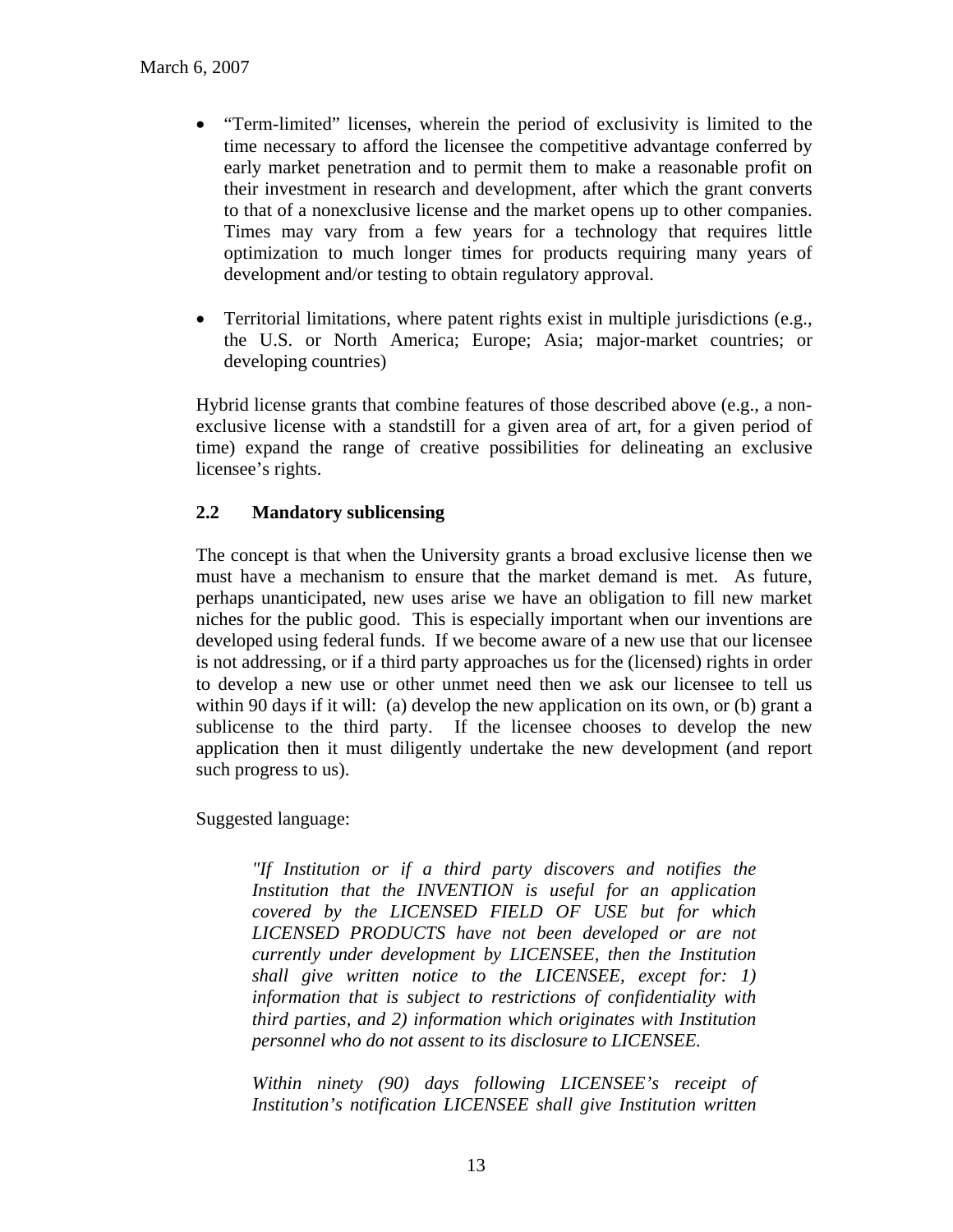*notice stating whether LICENSEE elects to develop LICENSED PRODUCTS for the application.* 

*If LICENSEE elects to develop and commercialize the proposed LICENSED PRODUCTS for the new application, LICENSEE shall submit a progress report describing LICENSEE's commercialization efforts in developing the new application every six months to Institution pursuant to Article xx herein."* 

### **2.3 Examples of diligence requirements/milestone clauses**

### **Example 1**

*"Milestones. Because the invention is not yet commercially viable as of the Effective Date, Licensee will diligently develop, manufacture, and sell Licensed Product and will diligently develop markets for Licensed Product. In addition, Licensee will meet the milestones shown in Appendix X, and notify Institution in writing as each milestone is met."* 

# **Example 2**

A second approach, drawn from a distribution license covering a nucleic acid sequencing reagent, reads:

> *X.1 Appendix A sets forth the development and commercialization plan under which LICENSEE intends to develop and sell LICENSED PRODUCTs (the "PLAN"). LICENSEE shall be entitled, from time to time, to make such adjustments to the then-applicable PLAN as LICENSEE believes, in its good faith judgment, are needed in order to improve LICENSEE's ability to meet the PERFORMANCE MILESTONES, as defined below.*

> *X.2 LICENSEE shall use reasonable efforts (including, without limitation, commitment of funding and personnel consistent therewith) and/or shall cause its AFFILIATEs and/or SUBLICENSEEs to use reasonable efforts (including, without limitation, commitment of funding and personnel consistent therewith): (i) to develop LICENSED PRODUCTs in accordance with the PLAN during the periods and within the timetable specified therein, (ii) to introduce LICENSED PRODUCTs into the commercial market and (iii) to market LICENSED PRODUCTs, and to keep each LICENSED PRODUCT reasonably available to the public, following introduction thereof into the market.*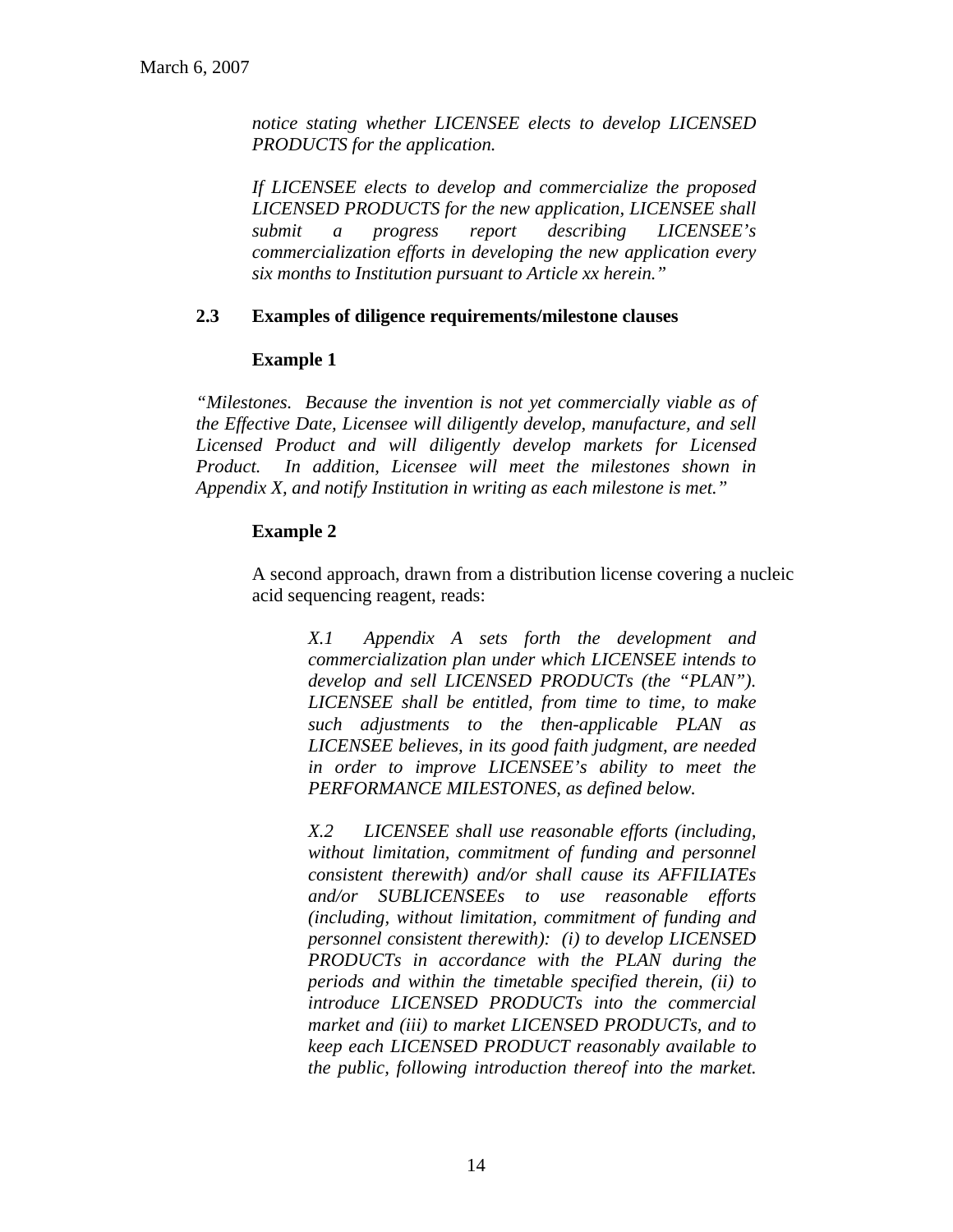*In addition, LICENSEE shall achieve the following within the designated time periods:* 

> *(a) On or before January 1, 2009, offer for sale a first LICENSED PRODUCT or SERVICE for nucleic acid sequencing.*

> *(b) On or before January 1, 2009, initiate preclinical tests of a LICENSED PRODUCT that is a diagnostic kit for the detection of disease in humans.*

> *(c) On or before January 1, 2012, offer for sale a first clinical diagnostic LICENSED PRODUCT or SERVICE for the detection of disease in humans.*

*Each of the activities recited in this Paragraph X.2 shall be referred to herein as a "PERFORMANCE MILESTONE".* 

*X.3 LICENSEE shall inform INSTITUTION, on or before the deadline for meeting any PERFORMANCE MILESTONE, whether such PERFORMANCE MILESTONE has been met.* 

*X.4 No later than sixty (60) days after December 31st of each calendar year, LICENSEE shall provide to INSTITUTION a written annual progress report describing progress by LICENSEE and any SUBLICENSEE(s) on research and development, regulatory approvals, manufacturing, sublicensing, marketing and sales during the most recent twelve (12) month period ending December 31st and plans for the forthcoming year. If multiple technologies are covered by the license granted hereunder, the progress report shall provide the information set forth above for each technology. LICENSEE also shall provide any additional data INSTITUTION reasonably requires to evaluate LICENSEE's performance and compliance with the terms of this Agreement.* 

 *X.5 If LICENSEE fails to meet any of its obligations pursuant to Paragraphs X.1 through X.4 of this Agreement, INSTITUTION may notify LICENSEE in writing of LICENSEE's failure and, in such event, shall allow LICENSEE ninety (90) days to cure. LICENSEE's failure to cure such breach within such ninety (90) days shall constitute a material breach of this Agreement and*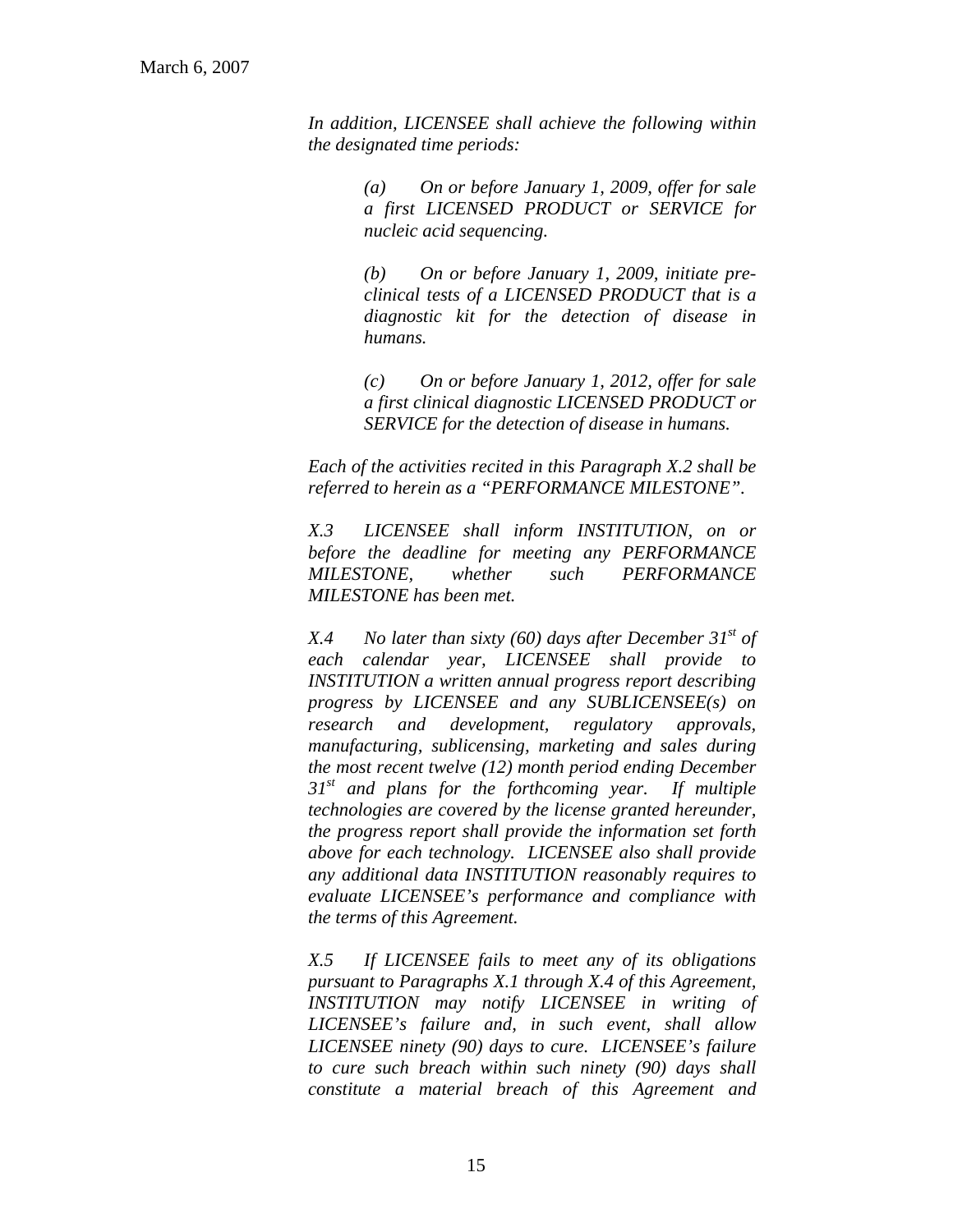*INSTITUTION shall have the right to terminate this Agreement forthwith.* 

A version of Paragraph X.2 drawn from a clinical diagnostics license sets forth the following Performance Milestones:

> *(a) within one (1) year after EFFECTIVE DATE, establish a Scientific Advisory Board that will oversee the development of LICENSED PRODUCTs;*

> *(b) commence a human clinical trial of a first LICENSED PRODUCT as follows: (i) if the patient data collected in the RESEARCH can be used to support the filing of an investigational device exemption (IDE), within two (2) years of the EFFECTIVE DATE or, (ii) if the patient data collected in the RESEARCH cannot be used to support the filing of an investigational device exemption (IDE), then within three (3) years of the EFFECTIVE DATE; and*

> *(c) within two years of commencement of the human clinical trial described in clause (b), conclude analysis of data from such clinical trial and submit to the FDA any and all documentation required for marketing approval of a first LICENSED PRODUCT.*

\*\*\*\*\*\*\*\*\*\*\*\*\*\*\*\*\*\*\*\*\*\*\*\*\*\*\*\*\*\*\*\*\*\*\*\*\*\*\*\*\*\*\*\*\*\*\*\*\*\*\*\*\*\*\*\*\*\*\*\*\*\*\*\*\*\*\*\*\*

#### **3. Commentary and examples of limitations on grants of rights in improvements as discussed in Point 3**

#### **Example 1**

*"Patent Rights" means the Valid Claims of, to the extent assigned to or otherwise obtained by the Institution, the United States patents and patent applications, corresponding foreign patents and patent applications (requested under Paragraph xx.x herein), and any reissues, extensions, substitutions, continuations, divisions, and continuation-in-part applications (only to the extent, however, that Valid Claims in the continuation-in-part applications are entirely supported in the specification and entitled to the priority date of the parent application) based on the following patents and patent applications: \_\_\_\_\_\_\_\_\_\_. This definition of Patent Rights excludes any rights in and to New Developments.*